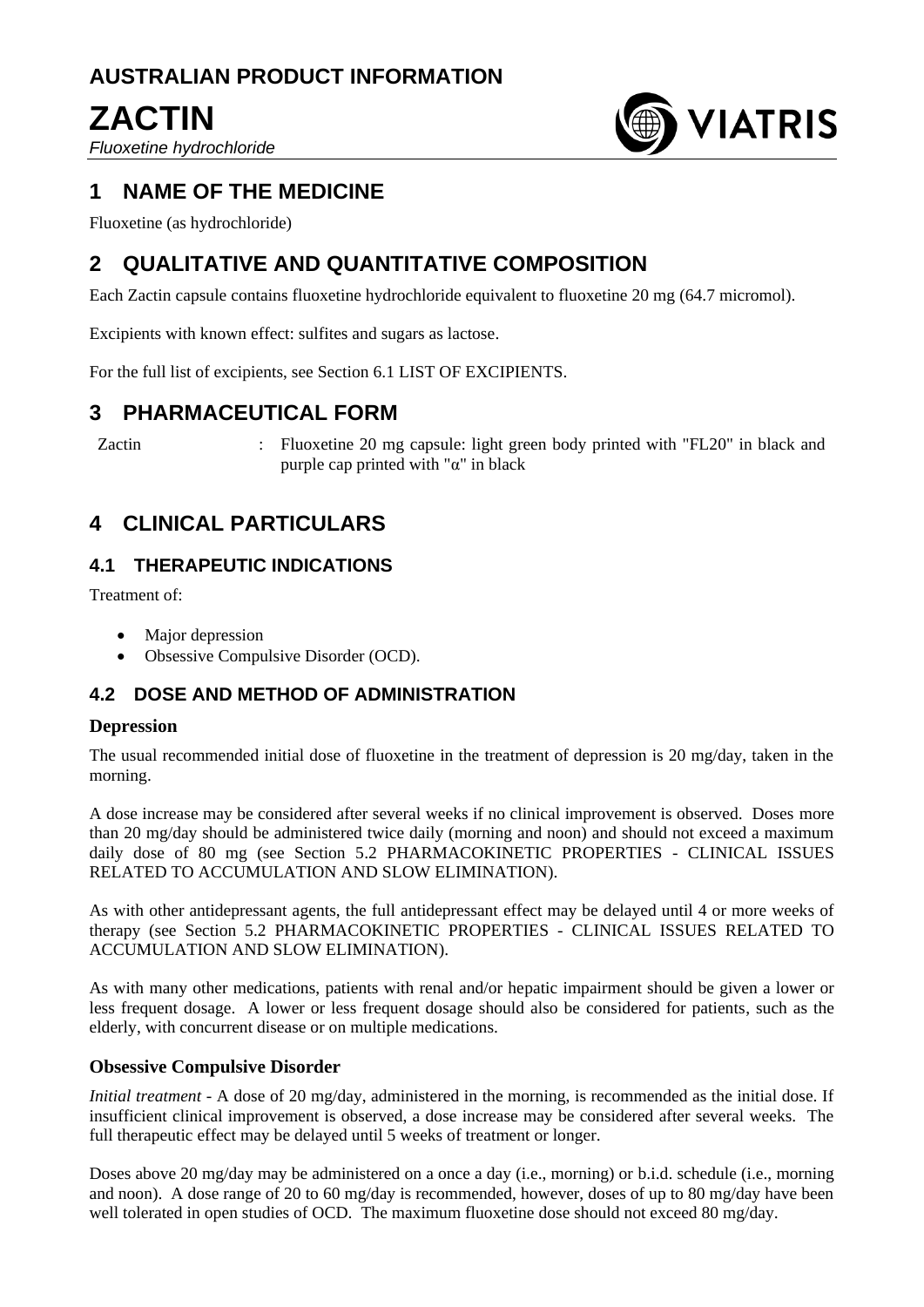A lower or less frequent dosage should be used in patients with renal and/or hepatic impairment.

A lower or less frequent dosage should also be considered for patients, such as the elderly (see Section 4.4 SPECIAL WARNINGS AND PRECAUTIONS FOR USE - USE IN THE ELDERLY), with concurrent disease or on multiple medications.

*Maintenance/continuation treatment -* While there are no systematic studies that answer the question of how long to continue fluoxetine, OCD is a chronic condition and it is reasonable to consider continuation for a responding patient.

However, dosage adjustments should be made to maintain the patient on the lowest effective dosage and patients should be periodically reassessed to determine the need for treatment.

**Liver disease** - As might be predicted from its primary site of metabolism, liver impairment can affect the elimination of fluoxetine. The elimination half-life of fluoxetine was prolonged in a study of cirrhotic patients, with a mean of 7.6 days compared to the range of 2 to 3 days seen in subjects without liver disease; norfluoxetine elimination was also delayed, with a mean duration of 12 days for cirrhotic patients compared to the range of 7 to 9 days in normal subjects. This suggests that the use of fluoxetine in patients with liver disease must be approached with caution. If fluoxetine is administered to patients with liver disease, a lower or less frequent dose should be used (see Section 4.4 SPECIAL WARNINGS AND PRECAUTIONS FOR USE).

**Renal disease** - In depressed patients on dialysis (N=12), fluoxetine administered as 20 mg once daily for two months produced steady-state fluoxetine and norfluoxetine plasma concentrations comparable to those seen in patients with normal renal function. While the possibility exists that renally excreted metabolites of fluoxetine may accumulate to higher levels in patients with severe renal dysfunction, use of a lower or less frequent dose is not routinely necessary in renally impaired patients (see Section 4.4 SPECIAL WARNINGS AND PRECAUTIONS FOR USE – IMPAIRED RENAL FUNCTION).

**Children and Adolescents (<18 years)** - The safety and efficacy of fluoxetine for the treatment of children and adolescents less than 18 years of age has not been established.

**Information for patients** - Physicians are advised to discuss the following issues with patients for whom they prescribe fluoxetine.

Because fluoxetine may impair judgement, thinking, or motor skills, patients should be advised to avoid driving motor vehicles or operating hazardous machinery until they are reasonably certain that their performance is not affected.

Patients should be advised to tell their doctor if they are taking or planning to take any other prescription or over-the-counter medications, or alcohol. Patients should also be advised to notify their physician if they become pregnant or intend to become pregnant during fluoxetine therapy; if they are breastfeeding an infant; or if they develop a rash or hives.

#### **4.3 CONTRAINDICATIONS**

Zactin is contraindicated in patients known to be hypersensitive to fluoxetine hydrochloride or any of the other ingredients in the formulation.

**Monoamine oxidise inhibitors** - The combined administration of fluoxetine and a monoamine oxidase inhibitor (MAOI) has been associated with the development of serotonin syndrome, a serious, sometimes fatal, reaction in patients receiving an SSRI in combination with a MAOI and in patients treated with fluoxetine and a MAOI in close temporal proximity. Some cases presented with features resembling neuroleptic malignant syndrome. Symptoms and signs of serotonin syndrome include: clonus, myoclonus, tremor, shivering, hyperreflexia, hyperthermia, rigidity, autonomic instability with possible rapid fluctuations of vital signs and mental status changes that include extreme agitation progressing to delirium and coma.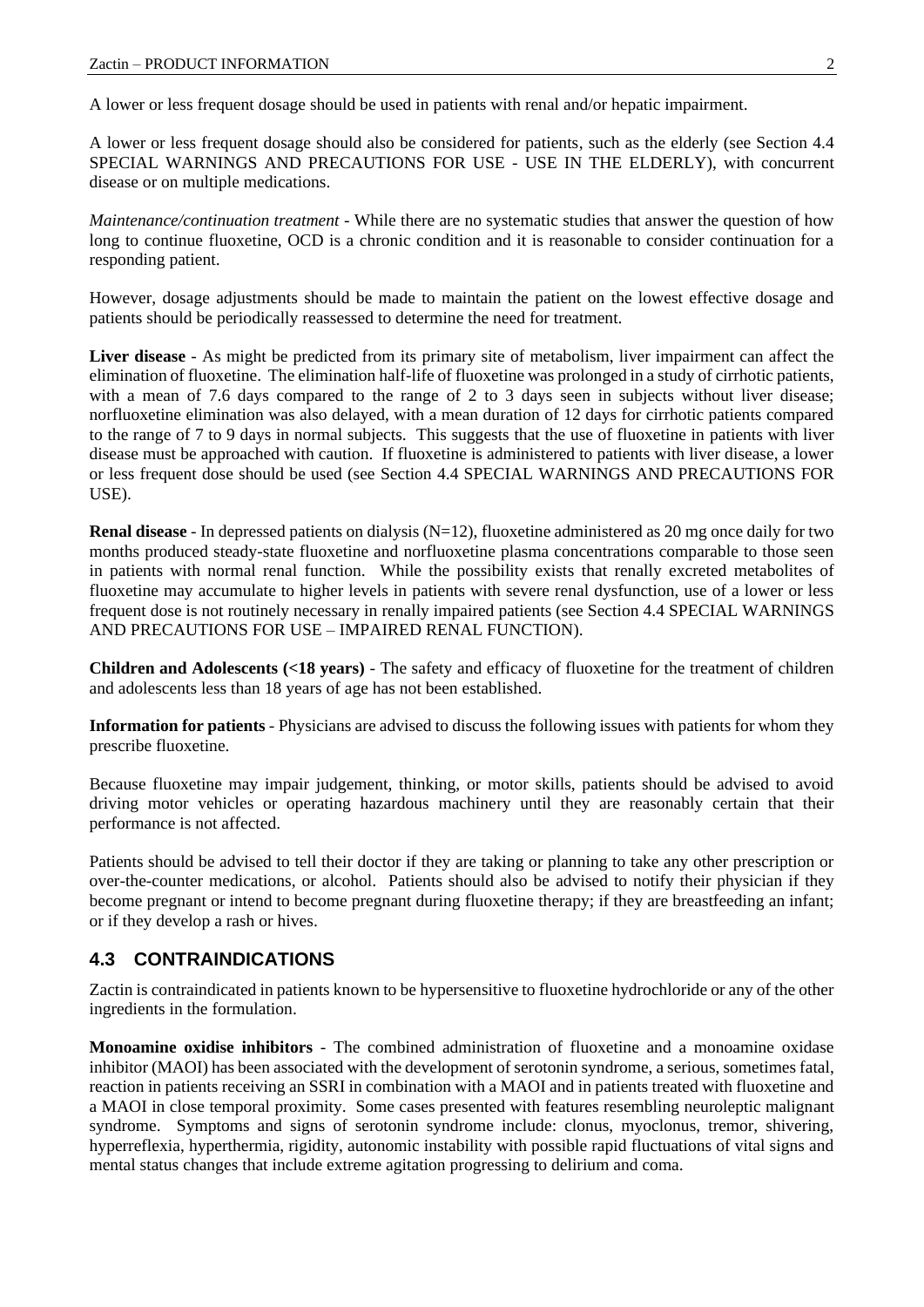Therefore, fluoxetine hydrochloride should not be used in combination with an MAOI (selective, reversible or irreversible), or within a minimum 14 days of discontinuing therapy with an MAOI. Since fluoxetine and its major metabolite have very long elimination half-lives, at least 5 weeks (perhaps longer, especially if fluoxetine has been prescribed chronically and/or at higher doses - see Section 5.2 PHARMACOKINETIC PROPERTIES - ACCUMULATION AND SLOW ELIMINATION) should be allowed after stopping fluoxetine hydrochloride before starting a MAOI. Limited reports suggest that orally administered cyproheptadine (Periactin®) or intravenously administered dantrolene (Dantrium®) may benefit patients experiencing such reactions. Animal studies also suggest that cyproheptadine may be beneficial.

**Pimozide** - Concomitant use in patients taking pimozide is contraindicated (see Section 4.4 SPECIAL WARNINGS AND PRECAUTIONS FOR USE).

#### **4.4 SPECIAL WARNINGS AND PRECAUTIONS FOR USE**

#### **Clinical Worsening and Suicide Risk**

The risk of suicide attempt is inherent in depression and other psychiatric disorders and may persist until significant remission occurs. As with other drugs with similar pharmacological action (antidepressants), isolated cases of suicidal ideation and suicidal behaviours have been reported during fluoxetine therapy or early after treatment discontinuation. This risk must be considered in all depressed patients.

Although a causal role for fluoxetine in inducing such events has not been established, some analyses from pooled studies of antidepressants in psychiatric disorders found an increased risk for suicidal ideation and/or suicidal behaviours in paediatric and young adult (<25 years of age) patients compared to placebo. Patients with depression may experience worsening of their depressive symptoms and/or the emergence of suicidal ideation and behaviours (suicidality) whether or not they are taking antidepressant medications, and this risk may persist until significant remission occurs. As improvement may not occur during the first few weeks or more of treatment, patients should be closely monitored for clinical worsening and suicidality, especially at the beginning of a course of treatment, or at the time of dose changes, either increases or decreases. Consideration should be given to changing the therapeutic regimen, including possibly discontinuing the medication, in patients whose depression is persistently worse or whose emergent suicidality is severe, abrupt in onset, or was not part of the patient's presenting symptoms. Patients (and caregivers of patients) should be alerted about the need to closely monitor for any worsening of their condition and/or the emergence of suicidal ideation/behaviour or thoughts of harming themselves and to seek medical advice immediately if these symptoms present. Physicians should encourage patients of all ages to report any distressing thoughts or feelings at any time. Patients with co-morbid depression associated with other psychiatric disorders being treated with antidepressants should be similarly observed for clinical worsening and suicidality.

Pooled analyses of 24 short-term (4 to 16 weeks), placebo-controlled trials of nine antidepressant medicines [selective serotonin reuptake inhibitors (SSRIs) and others] in 4400 children and adolescents with major depressive disorder (16 trials), obsessive compulsive disorder (4 trials), or other psychiatric disorders (4 trials) have revealed a greater risk of adverse events representing suicidal behaviour or thinking (suicidality) during the first few months of treatment in those receiving antidepressants. The average risk of such events in patients treated with an antidepressant was 4%, compared with 2% of patients given placebo. There was considerable variation in risk among the antidepressants, but there was a tendency towards an increase for almost all antidepressants studied. The risk of suicidality was most consistently observed in the major depressive disorder trials, but there were signals of risk arising from trials in other psychiatric indications (obsessive compulsive disorder and social anxiety disorder) as well. No suicides occurred in these trials. It is unknown whether the suicidality risk in children and adolescent patients extends to use beyond several months. The nine antidepressant medicines in the pooled analyses included five SSRIs (citalopram, fluoxetine, fluvoxamine, paroxetine, sertraline) and four non-SSRIs (bupropion, mirtazapine, nefazodone, venlafaxine).

Symptoms of anxiety, agitation, panic attacks, insomnia, irritability, hostility (aggressiveness), impulsivity, akathisia (psychomotor restlessness), hypomania, and mania, have been reported in adults, adolescents and children being treated with antidepressants for major depressive disorder as well as for other indications, both psychiatric and nonpsychiatric. Although a causal link between the emergence of such symptoms and either worsening of depression and/or emergence of suicidal impulses has not been established, there is concern that such symptoms may be precursors of emerging suicidality.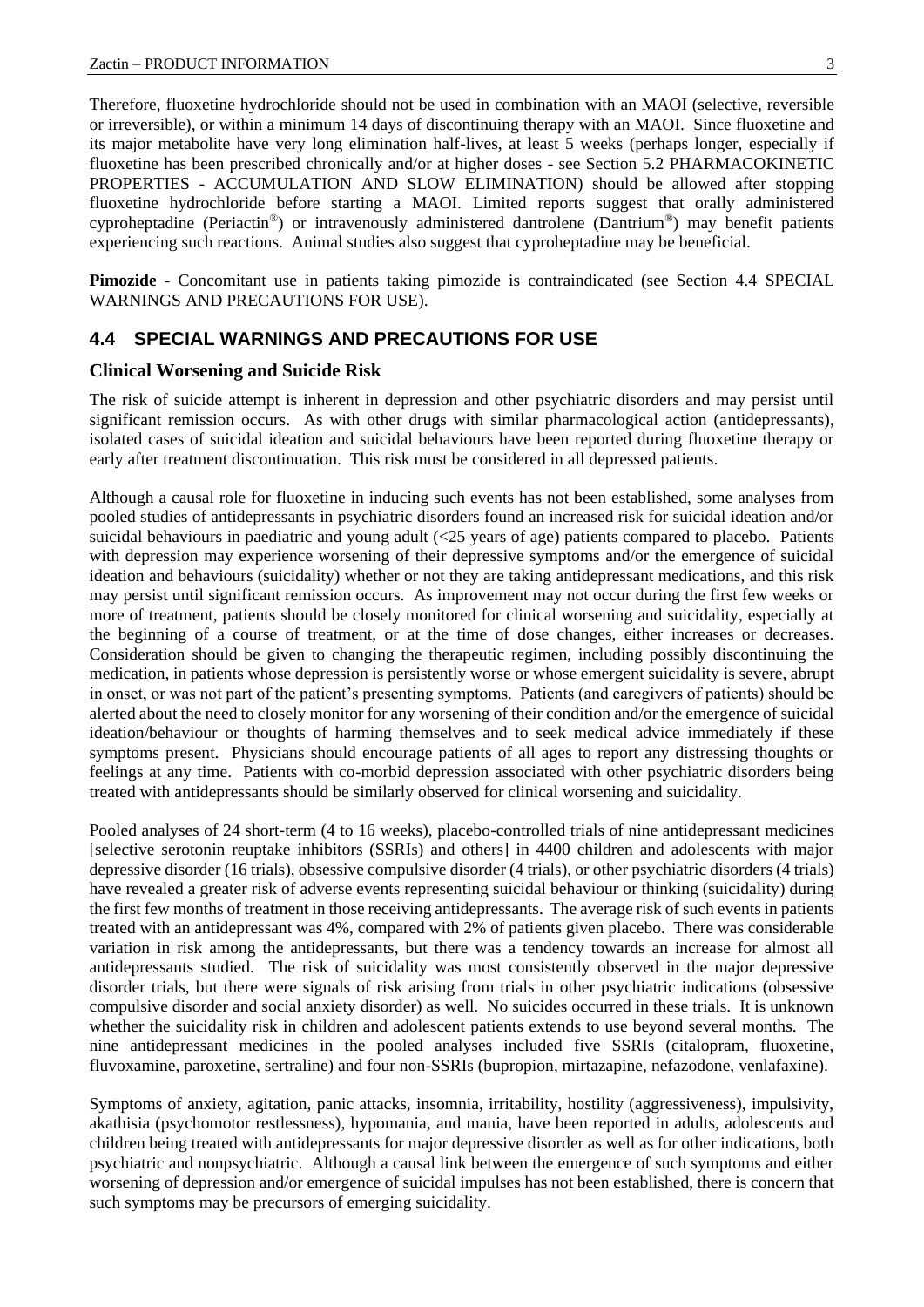Families and caregivers of children and adolescents being treated with antidepressants for major depressive disorder or for any other condition (psychiatric or nonpsychiatric) should be informed about the need to monitor these patients for the emergence of agitation, irritability, unusual changes in behaviour, and other symptoms described above, as well as the emergence of suicidality, and to report such symptoms to health care providers immediately. It is particularly important that monitoring be undertaken during the initial few months of antidepressant treatment or at times of dose increase or decrease.

Prescriptions for Zactin should be written for the smallest quantity of medicine consistent with good patient management, in order to reduce the risk of overdose.

#### **Serotonin syndrome**

Development of serotonin syndrome may occur in association with treatment with SSRIs and SNRIs, particularly when given in combination with MAOIs or other serotonergic agents. Symptoms and signs of serotonin syndrome include rapid onset of neuromuscular excitation (hyperreflexia, incoordination, myoclonus, tremor), altered mental status (confusion, agitation, hypomania) and autonomic dysfunction (diaphoresis, diarrhoea, fever, shivering and rapidly fluctuating vital signs). Treatment with fluoxetine hydrochloride should be discontinued if such events occur and supportive symptomatic treatment initiated.

#### **Cardiovascular effects**

QT prolongation can occur with fluoxetine treatment. Fluoxetine should be used with caution in patients with conditions such as congenital long QT syndrome; acquired long QT syndrome (e.g. due to concomitant use of a drug that prolongs the QT); a family history of QT prolongation; or other clinical conditions that predispose to arrhythmias (e.g. hypokalemia or hypomagnesemia) or increased exposure to fluoxetine (e.g. hepatic impairment).

#### **Rash and possibly allergic events**

During premarketing testing of more than 5,600 US patients treated with fluoxetine, approximately 4% developed a rash and/or urticaria. Almost a third of these cases were withdrawn from treatment because of the rash and/or systemic signs or symptoms associated with the rash. Clinical findings reported in association with rash include fever, arthralgias, leucocytosis, carpal tunnel syndrome, oedema, respiratory distress, proteinuria, lymphadenopathy, and mild transaminase elevation. Most patients improved promptly with discontinuation of fluoxetine and/or adjunctive treatment with antihistamines or steroids, and all patient experiencing these events were reported to recover completely.

Two patients are reported to have developed a serious cutaneous systemic illness. One was considered to have a leucocytoclastic vasculitis, and the other, a severe desquamating syndrome which was considered variously to be a vasculitis or erythema multiforme, although in neither patient was there an unequivocal diagnosis. Several other patients have had systemic syndromes suggestive of serum sickness.

Since the introduction of fluoxetine, systemic events possibly related to vasculitis have developed in patients with rash. Although these events are rare, they may be serious, involving the lung, kidney, or liver. Death has been reported to occur in association with these systemic events.

Anaphylactoid events, including urticaria, bronchospasm, and angioedema, alone and in combination, have been reported.

Pulmonary events, including inflammatory processes of varying histopathology and/or fibrosis, have been rarely reported. These events have occurred with dyspnoea as the only preceding symptom.

It is not known whether these systemic events and rash have a common underlying cause or are due to different aetiologies or pathogenic processes. Zactin should be discontinued upon the appearance of rash or of other possibly allergic phenomena for which an alternative cause cannot be identified.

#### **Anxiety and insomnia**

10 to 15% of patients receiving fluoxetine reported anxiety, nervousness and insomnia. These symptoms led to drug discontinuation in 5% of patients treated with fluoxetine.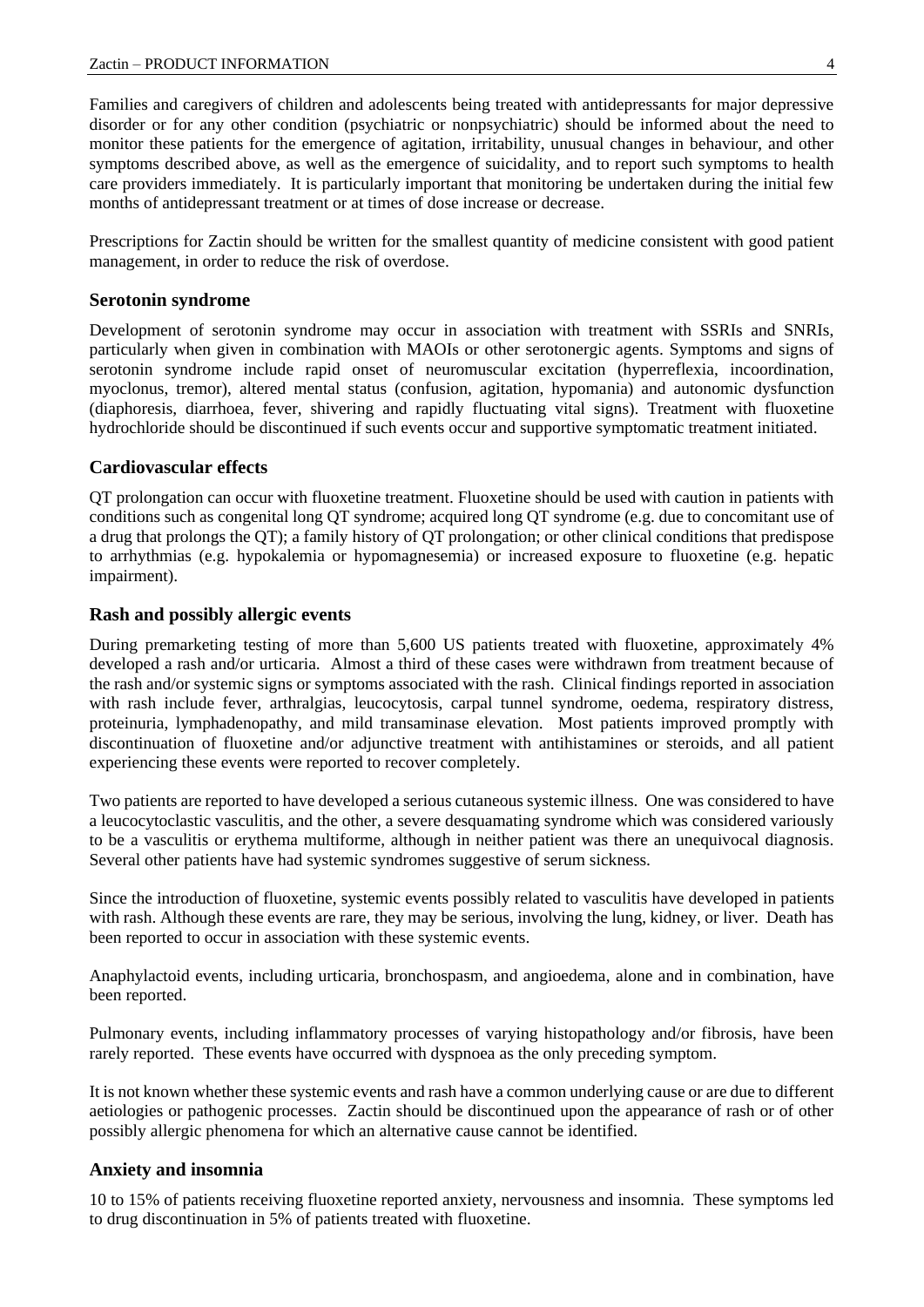#### **Altered appetite and weight**

Significant weight loss, especially in underweight depressed patients, may be an undesirable result of treatment with fluoxetine. In controlled clinical trials, approximately 9% of patients treated with fluoxetine experienced anorexia. This incidence is approximately six times that seen in placebo controls. A weight loss of greater than 5% of bodyweight occurred in 13% of fluoxetine treated patients compared to 4% of placebo and 3% of tricyclic antidepressant treated patients. However, fluoxetine has only rarely been discontinued due to weight loss.

#### **Screening for bipolar disorder**

A major depressive episode may be the initial presentation of Bipolar Disorder. It is generally believed that treating such an episode with an antidepressant alone may increase the likelihood of precipitation of a mixed/manic episode in patients at risk of Bipolar Disorder. Prior to initiating treatment with an antidepressant, patients should be adequately screened to determine if they are at risk for Bipolar Disorder; such screening should include a detailed psychiatric history, including a family history of suicide, Bipolar Disorder, and depression.

#### **Activation of mania/hypomania**

Hypomania or mania occurred in about 1% of patients who received fluoxetine during premarketing testing. Activation of mania/hypomania has also been reported in a small percentage of patients with major affective disorder treated with other marketed antidepressants.

#### **Seizures**

Among more than 6,000 patients evaluated worldwide during premarketing development of fluoxetine, 12 patients experienced convulsions (or events described as possibly having been seizures). Convulsions/seizures associated with other marketed antidepressants appear to occur at a similar rate (0.2%). Therefore, Zactin should be introduced with care in patients with a history of seizures.

#### **The long elimination half-lives of fluoxetine and its metabolites**

Because of the long elimination half-lives of fluoxetine (1 to 3 days after acute dosing and 4 to 6 days after chronic dosing) and its major active metabolite, norfluoxetine (4 to 16 days on both acute and chronic dosing), dose changes will not be fully reflected in plasma concentrations for several weeks, affecting both strategies for titration to final dose and withdrawal from treatment (see Section 5.2 PHARMACOKINETIC PROPERTIES and Section 4.2 DOSAGE AND METHOD OF ADMINISTRATION).

#### **Withdrawal reactions**

Withdrawal reactions have been reported with selective serotonin inhibitors (SSRIs). Because of the long elimination half-life of fluoxetine, and its active metabolite norfluoxetine, plasma fluoxetine and norfluoxetine concentrations decrease gradually at the conclusion of therapy, which reduces greatly the likelihood of developing discontinuation symptoms and makes dosage tapering unnecessary in most patients. Common symptoms associated with withdrawal of SSRIs include dizziness, paraesthesia, headache, anxiety and nausea. Onset of symptoms can occur within a day of discontinuation but may be delayed, particularly in the case of fluoxetine, due to its long half-life. The majority of symptoms experienced on withdrawal of SSRIs are non serious, self-limiting and have varying durations. Fluoxetine has been only rarely associated with such symptoms.

#### **Tamoxifen**

Some studies have shown that the efficacy of tamoxifen, as measured by the risk of breast cancer relapse, may be reduced when co-prescribed with fluoxetine as a result of inhibition of CYP2D6 (see Section 4.5 INTERACTIONS WITH OTHER MEDICINES AND OTHER FORMS OF INTERACTIONS). This risk may increase with longer duration of co-administration. When tamoxifen is used for the treatment or prevention of breast cancer, prescribers should consider using an alternative anti-depressant with little or no CYP2D6 inhibition.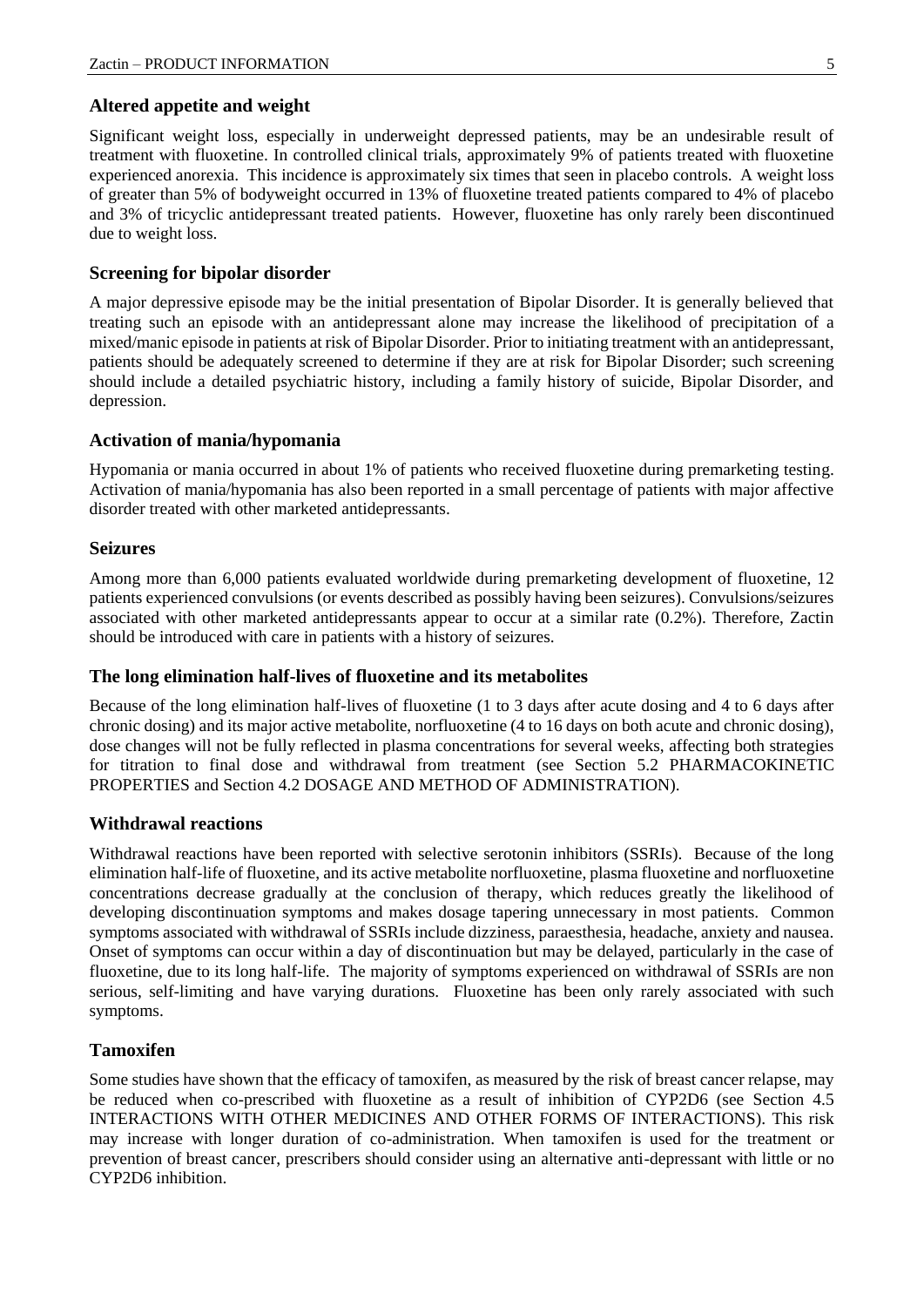#### **Use in patients with concomitant illness**

Clinical trial experience with fluoxetine in patients with concomitant systemic illness is limited. In patients with diseases or conditions which could affect metabolism or haemodynamic responses, fluoxetine should be used with caution.

Fluoxetine has not been evaluated or used to any appreciable extent in patients with a recent history of myocardial infarction or unstable heart disease. Patients with these diagnoses were systematically excluded from clinical studies during the product's premarket testing. However, the electrocardiograms of 312 patients who received fluoxetine in double blind trials were retrospectively evaluated and no conduction abnormalities resulting in heart block were observed. The average heart rate was decreased by approximately 3 beats/minute.

In subjects with liver cirrhosis, the clearances of fluoxetine and norfluoxetine, were reduced, thus increasing the elimination half-lives of these substances. A lower or less frequent dose should be used in these patients.

Since fluoxetine is extensively metabolised, excretion of unchanged drug in urine is a minor route of elimination. However, until adequate numbers of patients with severe renal impairment have been evaluated during chronic treatment with fluoxetine, it should be used with caution in such patients.

Fluoxetine may alter the glycaemic control of patients with diabetes. Hypoglycaemia has occurred during therapy with fluoxetine and hyperglycaemia has developed following cessation of the drug. Thus, in diabetic patients, the dosage of insulin and/or oral hypoglycaemics may need to be adjusted when therapy with fluoxetine is commenced or discontinued.

#### **Mydriasis**

Mydriasis has been reported in association with fluoxetine; therefore, caution should be used when prescribing fluoxetine in patients with raised intraocular pressure or those at risk of acute narrow-angle glaucoma.

#### **Abnormal bleeding**

SSRIs and SNRIs, including fluoxetine may increase the risk of bleeding events, including gastrointestinal bleeding (see Section 4.8 ADVERSE EFFECTS (UNDESIRABLE EFFECTS)) and postpartum haemorrhage (see Section 4.6 Fertility, pregnancy and lactation). Other haemorrhagic manifestations (e.g. gynaecological haemorrhages and other cutaneous or mucous bleedings) have been reported rarely. Therefore, caution is advised in patients taking fluoxetine concomitantly with anticoagulants and/or medicinal products known to affect platelet function (e.g. NSAIDs, aspirin) and in patients with known bleeding tendencies.

#### **Interference with cognitive and motor performance**

Patients should be cautioned about operating hazardous machinery or driving a car, until they are reasonably certain that fluoxetine does not affect them adversely.

#### **Information for patients**

Physicians are advised to discuss the following issues with patients for whom they prescribe fluoxetine:

- Because fluoxetine hydrochloride may impair judgment, thinking, or motor skills, patients should be advised to avoid driving a car or operating hazardous machinery until they are reasonably certain that their performance is not affected.
- Patients should be advised to inform their physician if they are taking or plan to take any prescription or over-the-counter drugs or alcohol.
- Patients should be advised to notify their physician if they become pregnant or intend to become pregnant during therapy.
- Patients should be advised to notify their physician if they are breast feeding.
- Patients should be advised to notify their physician if they develop a rash or hives.

#### **Hyponatraemia**

Several cases of hyponatraemia (some with serum sodium lower than 110 mmol/L) have been reported. The hyponatraemia appeared to be reversible when fluoxetine was withdrawn from therapy. Although these cases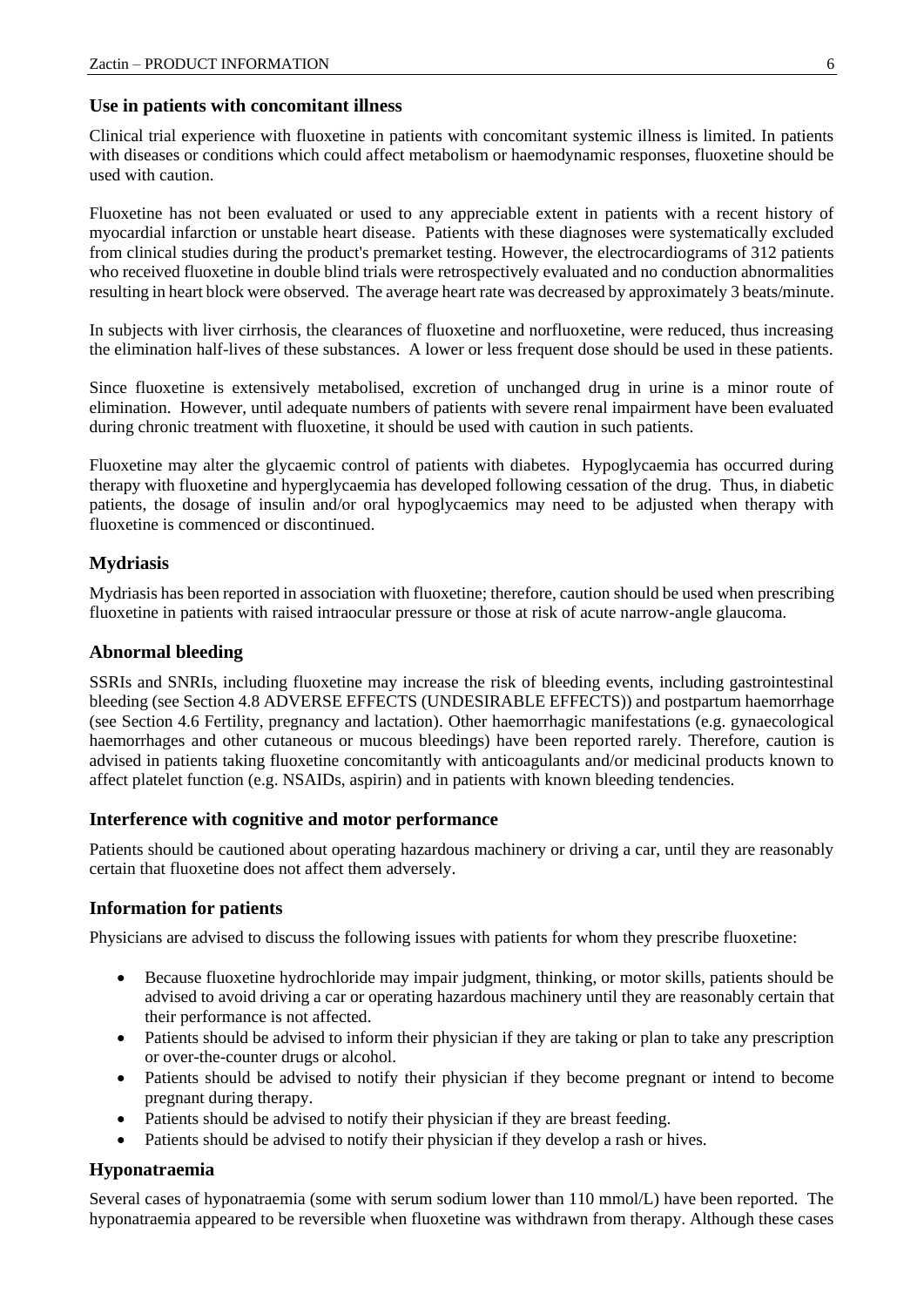were complex with varying possible aetiologies, some were possibly due to the syndrome of inappropriate antidiuretic hormone secretion (SIADH). Most of these occurrences have been in older patients and in patients taking diuretics or who were otherwise volume depleted. Ten of 313 fluoxetine patients and 6 of 320 placebo recipients in a placebo controlled, double blind trial, had a reduction in serum sodium below the reference range. This difference was not statistically significant. The lowest observed concentration was 129 mmol/L. The observed decreases were not clinically significant in this trial.

*Hyponatraemia in the elderly*. There have been seven reports (total 5,628) of hyponatraemia (serum sodium 114 to 128 mmol/L) in elderly patients receiving fluoxetine 20 mg daily. In five patients hyponatraemia occurred within 19 days of starting fluoxetine, however in all cases, the patients recovered after fluoxetine was withdrawn. Hence, in elderly patients, it may be advisable to monitor electrolyte levels during the initial weeks of therapy.

#### **Platelet function**

There have been reports of altered platelet function and/or abnormal results from laboratory studies in patients taking fluoxetine. While there have been reports of abnormal bleeding in several patients taking fluoxetine, it is unclear whether fluoxetine had a causative role.

#### **Electroconvulsive therapy (ECT)**

There are no clinical studies establishing the benefit of the combined use of ECT and fluoxetine. There have been some reports of prolonged seizures in patients on fluoxetine receiving ECT treatment.

#### **Drug Abuse and Dependence**

**Physical and psychological dependence.** Fluoxetine hydrochloride has not been systematically studied in animals or humans for its potential for abuse, tolerance or physical dependence. While the premarketing clinical experience with fluoxetine hydrochloride did not reveal any tendency for a withdrawal syndrome or any drug seeking behaviour, these observations were not systematic and it is not possible to predict on the basis of this limited experience the extent to which a CNS active drug will be misused, diverted and/or abused once marketed. Consequently, doctors should carefully evaluate patients for a history of drug abuse and follow such patients closely, observing them for signs of fluoxetine misuse or abuse (e.g. development of tolerance, incrementation of dose, drug seeking behaviour).

#### **Use in Hepatic Impairment**

See Section 4.2 DOSE AND METHOD OF ADMINISTRATION.

#### **Use in Renal Impairment**

See Section 4.2 DOSE AND METHOD OF ADMINISTRATION.

#### **Use in the Elderly**

Evaluation of patients over the age of 60 who received fluoxetine 20 mg daily revealed no unusual pattern of adverse events relative to the clinical experience in younger patients. These data are insufficient, however, to dismiss the possibility of age-related differences during chronic use, particularly in elderly patients who have concomitant systemic illnesses or who are receiving concomitant drugs (see Section 4.2 DOSAGE AND METHOD OF ADMINISTRATION and Section 4.4 SPECIAL WARNINGS AND PRECAUTIONS FOR USE - HYPONATRAEMIA).

#### **Paediatric Use (< 18 years)**

The safety and efficacy of fluoxetine for the treatment of children and adolescents less than 18 years of age has not been established (see Section 4.6 FERTILITY, PREGNANCY AND LACTATION – EFFECTS ON FERTILITY, ANIMAL TOXICOLOGY and Section 4.8 ADVERSE EFFECTS (UNDESIRABLE EFFECTS)).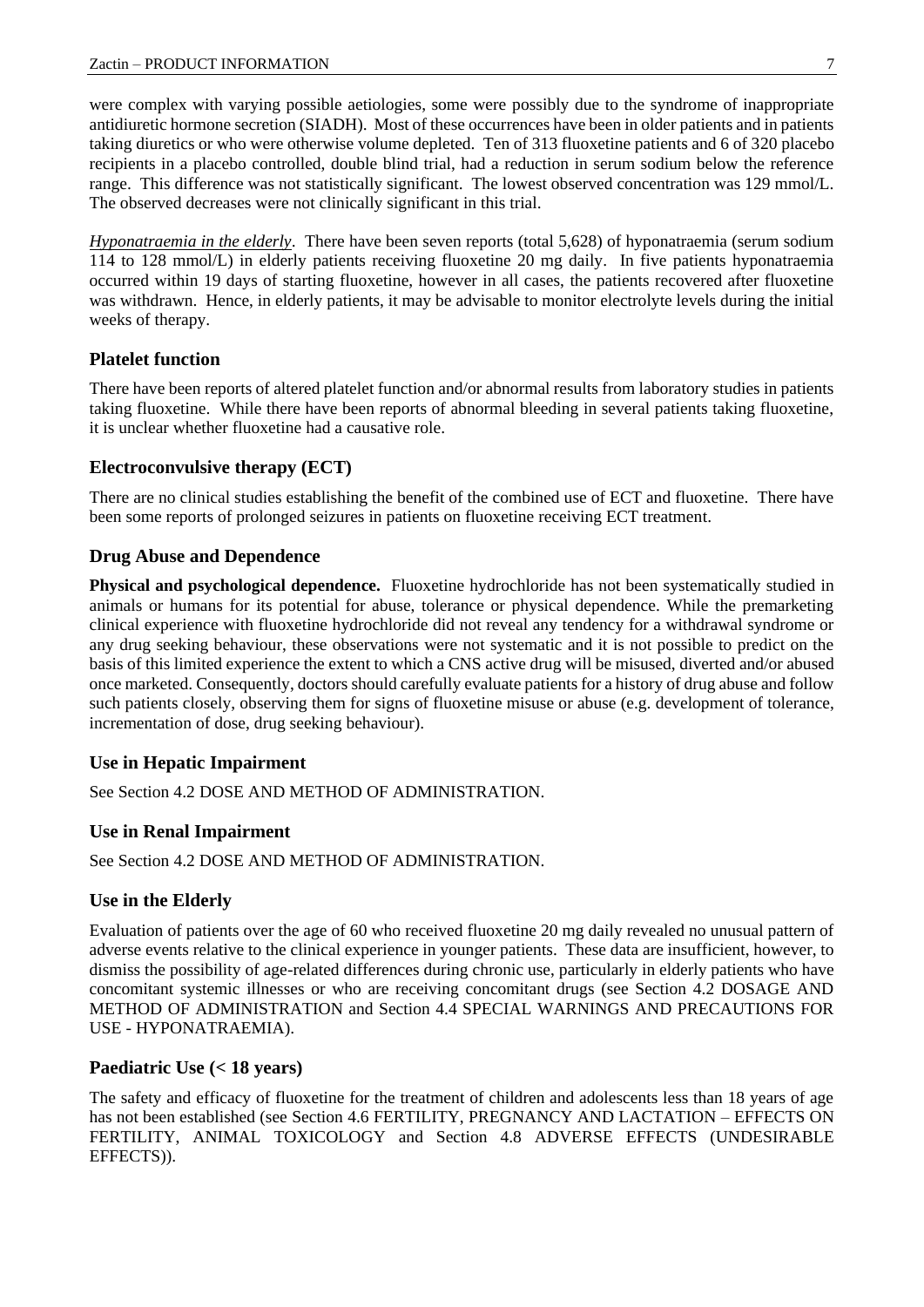#### **Effects on Laboratory Tests**

No specific drug-laboratory interactions involving cross-reactivity of fluoxetine with assays for other substances (i.e., producing a false-positive or false-negative result) have been identified.

### **4.5 INTERACTIONS WITH OTHER MEDICINES AND OTHER FORMS OF INTERACTIONS**

As with all drugs, the potential for interaction by a variety of mechanisms (i.e., pharmacodynamic, pharmacokinetic drug inhibition or enhancement, etc.) is a possibility (see Section 5.2 PHARMACOKINETIC PROPERTIES - ACCUMULATION AND SLOW ELIMINATION).

#### **Drugs metabolised by P4502D6 (CYP2D6)**

Approximately 3 to 10% of the normal population has reduced levels of activity of cytochrome P4502D6 (CYP2D6) as a result of a genetic defect. Such individuals have been referred to as "poor metabolisers" of drugs such as debrisoquine, dextromethorphan and tricyclic antidepressants. Many drugs, such as antipsychotic (e.g. phenothiazines and some atypical) and most antidepressants including fluoxetine and other selective uptake inhibitors of serotonin, are metabolised by this isoenzyme; thus, both the pharmacokinetic properties and relative proportion of metabolites are altered in poor metabolisers.

Like other agents that are metabolised by P4502D6 (CYP2D6), fluoxetine inhibits the activity of this isoenzyme and thus may make normal metabolisers resemble poor metabolisers. Treatment with medications that are predominantly metabolised by P4502D6 (CYP2D6) and that have a relatively narrow therapeutic index (e.g. flecainide, vinblastine, carbamazepine and tricyclic antidepressants) should be initiated at the low end of the dose range in patients currently taking fluoxetine or who have taken it in the preceding 5 weeks.

Tamoxifen has an important active metabolite, endoxifen, which is produced by CYP2D6 and contributes significantly to the efficacy of tamoxifen. Inhibition of CYP2D6 by fluoxetine leads to reduced plasma concentration of endoxifen (see Section 4.4 SPECIAL WARNINGS AND PRECAUTIONS FOR USE).

#### **Drugs Metabolised by P4503A4**

*In vitro* studies have shown ketoconazole, a potent inhibitor of P4503A4 activity, to be at least 100 times more potent than fluoxetine or norfluoxetine as an inhibitor of the metabolism of several substrates for this enzyme, including astemizole, cisapride and midazolam. In an in vivo interaction study involving co-administration of fluoxetine with single doses of terfenadine (a cytochrome P4503A4 substrate), no increase in plasma terfenadine concentrations occurred with concomitant fluoxetine. No change in the pharmacokinetic profile or cognitive effect of midazolam 10 mg orally was observed, following a course of fluoxetine administration intended to produce steady state conditions, when compared with baseline determinations. These data indicate that fluoxetine's extent of inhibition of P4503A4 activity is not likely to be of clinical significance.

#### **Potential effects of co-administration of drugs highly bound to plasma proteins**

Since fluoxetine is tightly bound to plasma protein, the concomitant use of fluoxetine with another highly protein bound drug (e.g. warfarin) may cause a shift in plasma concentrations of either drug, thus potentially resulting in an adverse effect. Conversely, adverse effects may result from displacement of protein bound fluoxetine by other tightly bound drugs (see Section 5.2 PHARMACOKINETIC PROPERTIES - ACCUMULATION AND SLOW ELIMINATION).

#### **Tryptophan**

Five patients receiving fluoxetine hydrochloride in combination with tryptophan experienced adverse reactions, including agitation, restlessness and gastrointestinal distress.

#### **Warfarin**

Altered anticoagulant effects (laboratory values and/or clinical signs and symptoms), with no consistent pattern, but including increased bleeding, have been reported uncommonly when fluoxetine is co-administered with warfarin. As is prudent in the concomitant use of warfarin with many other drugs, patients receiving warfarin therapy should receive careful coagulation monitoring when fluoxetine is initiated or stopped.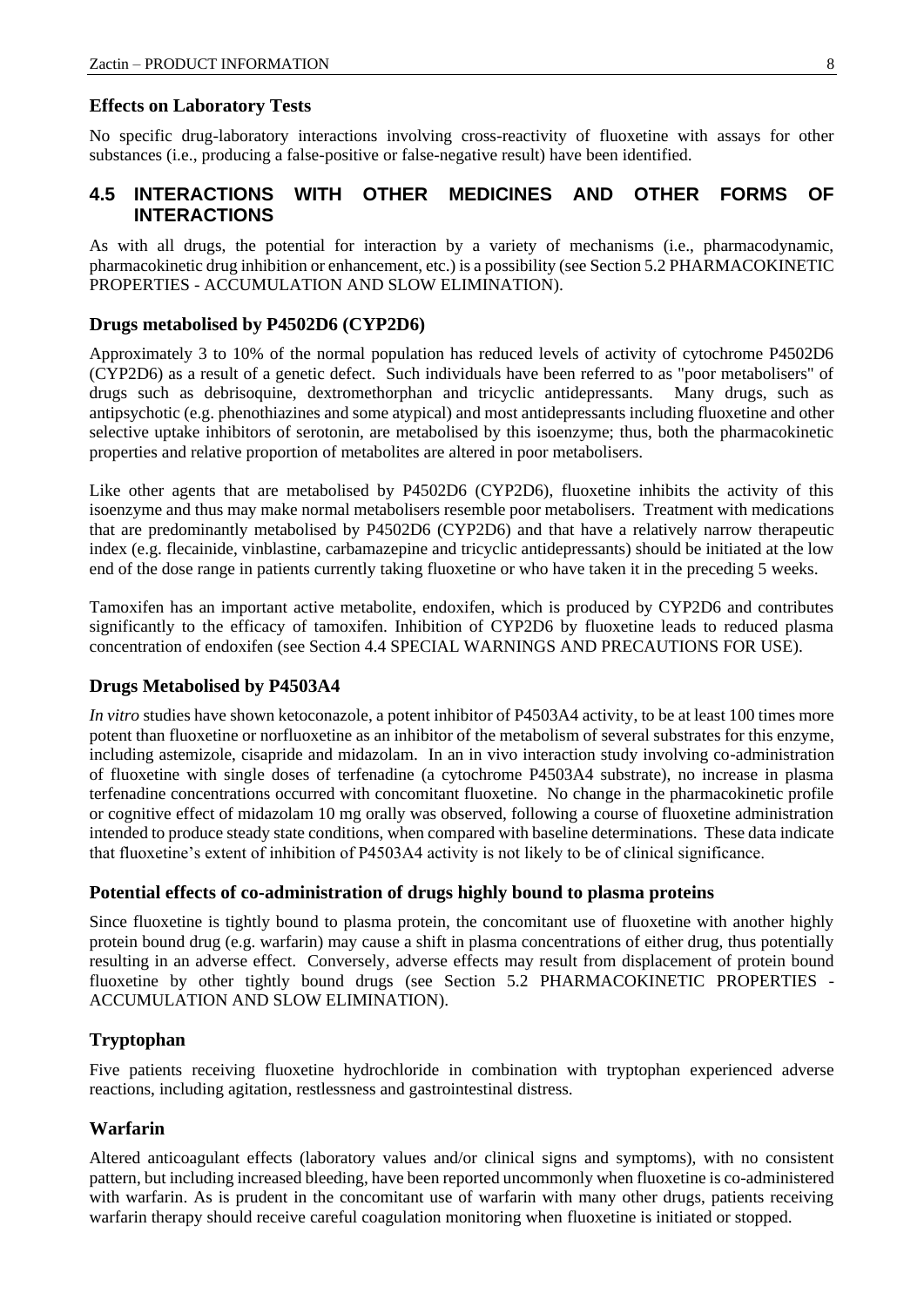#### **CNS active drugs**

The risk of using fluoxetine in combination with other CNS active drugs has not been systematically evaluated. Data have been derived from circumstances which do not directly reflect the clinical setting. The clinical significance of in vitro and individual case report data is unknown. Nonetheless, caution is advised if the concomitant administration of fluoxetine and such drugs is required. In evaluating individual cases, consideration should be given to using lower initial doses of the concomitantly administered drugs, using conservative titration schedules, and monitoring of clinical status (see Section 5.2 PHARMACOKINETIC PROPERTIES - ACCUMULATION AND SLOW ELIMINATION).

*Anticonvulsants.* Patients receiving stable doses of phenytoin and carbamazepine have developed raised plasma anticonvulsant levels and clinical anticonvulsant toxicity following initiation of concomitant fluoxetine treatment.

*Antipsychotics.* Some evidence suggests a possible pharmacodynamic and/or pharmacokinetic Interaction between some serotonin specific reuptake inhibitors (SSRIs) and some antipsychotics, including possible elevation of blood levels of haloperidol and clozapine. Clinical studies of pimozide with other antidepressants demonstrate an increase in drug interaction or QTc prolongation. While a specific study with pimozide and fluoxetine has not been conducted, the potential for drug interactions or QTc prolongation warrants restricting the concurrent use of pimozide and fluoxetine. Concomitant use of fluoxetine and pimozide is contraindicated (see Section 4.3 CONTRAINDICATIONS).

*Benzodiazepines.* The half-life of concurrently administered diazepam may be prolonged in some patients and co-administration of alprazolam may result in increased plasma alprazolam concentrations.

*Lithium*. There have been reports of both increased and decreased lithium levels during combined therapy with fluoxetine and lithium. Cases of lithium toxicity and increased serotonergic effects have been reported. Lithium levels should be monitored when these drugs are administered concomitantly.

*Serotonergic drugs.* Co-administration with serotonergic drugs (e.g. SNRIs, SSRIs, tramadol or triptans such as sumatriptan) may result in serotonin syndrome.

*Monoamine oxidase inhibitors.* See Section 4.3 CONTRAINDICATIONS.

*Other antidepressants.* In two studies, previously stable plasma levels of imipramine and desipramine have increased greater than 2 to 10-fold when fluoxetine has been administered in combination. This influence may persist for three weeks or longer after fluoxetine is discontinued. Thus, the dose of tricyclic antidepressant (TCA) may need to be reduced and plasma TCA concentrations may need to be monitored temporarily when fluoxetine is co-administered or has been recently discontinued (see Section 4.5 INTERACTIONS WITH OTHER MEDICINES AND OTHER FORMS OF INTERACTIONS - DRUGS METABOLISED BY P4502D6 (CYP2D6).

#### **St John's Wort (Hypericum perforatum)**

In common with other SSRI's, pharmacodynamic interactions between fluoxetine and the herbal remedy St John's Wort may occur, which may result in an increase of undesirable effects.

#### **4.6 FERTILITY, PREGNANCY AND LACTATION**

#### **Effects on Fertility**

Two fertility studies conducted in rats at dose levels of up to 9-12.5 mg/kg/day indicated that fluoxetine had no adverse effects on fertility. A slight decrease in neonatal survival was noted but this was probably associated with depressed maternal food consumption and suppressed weight gain.

Administration of fluoxetine to juvenile rats from weaning to young adulthood was associated with delayed sexual maturation, degenerative testicular and epididymal changes, and immaturity and inactivity of the female reproductive tract. Post-treatment assessment revealed reduced sperm concentrations and fertility, prolonged pairing-coitus interval, and histopathological changes indicative of irreversible seminiferous tubular degeneration and reversible epididymal vacuolation. These effects were observed at systemic exposures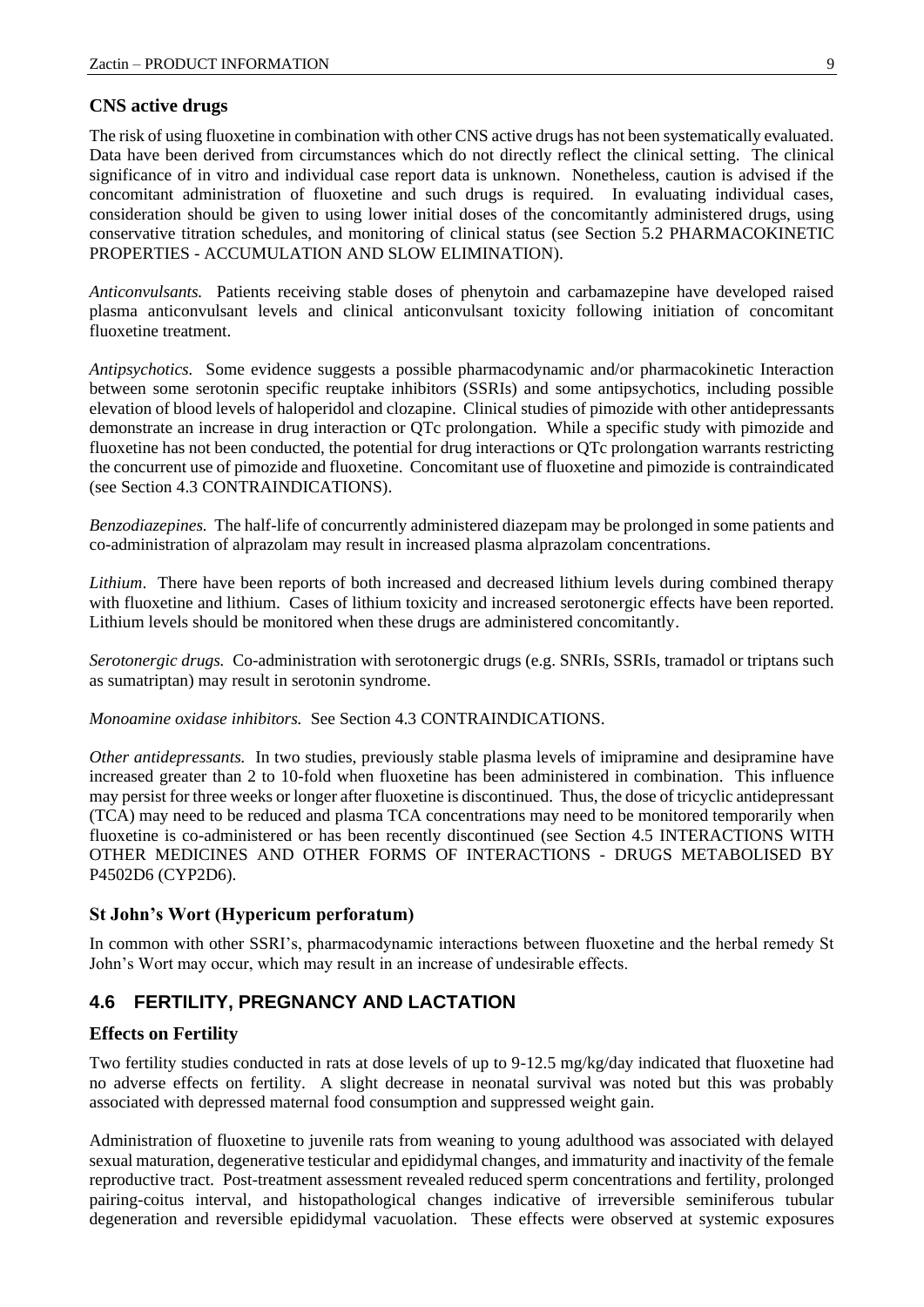(plasma AUC) to fluoxetine and norfluoxetine of 5–20 fold higher than clinical paediatric exposure at a dose of 20 mg/day, and 2-7 fold higher than clinical paediatric exposure at 60 mg/day. At the no-effect level for these changes, exposure to fluoxetine and norfluoxetine was from less than clinical exposure to 8 fold higher than clinical exposure. The significance of these findings for human risk is unknown.

*Animal toxicology* - Phospholipids are increased in some tissues of mice, rats and dogs given fluoxetine chronically. This effect is reversible after cessation of fluoxetine treatment. Phospholipid accumulation in animals has been observed with many cationic amphiphilic drugs, including fenfluramine, imipramine and ranitidine. The significance of this effect in humans is unknown.

Administration of fluoxetine to juvenile rats from weaning to young adulthood was associated with growth retardation, skeletal muscle degeneration and adverse effects on male and female reproductive systems (see Section 4.6 FERTILITY, PREGNANCY AND LACTATION - EFFECTS ON FERTILITY). Post treatment assessment revealed impaired nervous system function and adverse effects in reproductive parameters (see Section 4.6 FERTILITY, PREGNANCY AND LACTATION - EFFECTS ON FERTILITY). These effects were observed at systemic exposures (plasma AUC) to fluoxetine and norfluoxetine of 5–20 fold higher than clinical paediatric exposure at a dose of 20 mg/day, and 2-7 fold higher than clinical paediatric exposure at 60 mg/day. At the no-effect level for these changes, exposure to fluoxetine and norfluoxetine was from less than clinical exposure to 8 fold higher than clinical exposure. The significance of these findings for human risk is unknown.

#### **Use in Pregnancy**

Pregnancy Category: C

The drug crosses the placenta.

Results of a number of epidemiological studies assessing the risk of fluoxetine exposure in early pregnancy have been inconsistent and have not provided conclusive evidence of an increased risk of congenital malformations. However, one meta-analysis suggests a potential risk of cardiovascular defects in infants of women exposed to fluoxetine during the first trimester of pregnancy compared to infants of women who were not exposed to fluoxetine.

Fluoxetine use should be considered during pregnancy only if the potential benefit justifies the potential risk to the foetus, taking into account the risks of untreated depression.

Transitory withdrawal symptoms have been reported rarely in the neonate after maternal use near term.

Neonates exposed to fluoxetine and other SSRIs or serotonin and noradrenaline reuptake inhibitors (SNRIs), late in the third trimester have been uncommonly reported to have clinical findings of respiratory distress, cyanosis, apnoea, seizures, temperature instability, feeding difficulty, vomiting, hypoglycaemia, hypotonia, hypertonia, hyperreflexia, tremor, jitteriness, irritability and constant crying. Such events can arise immediately upon delivery and are usually transient. These features could be consistent with either a direct effect of SSRIs and SNRIs or, possibly, a drug discontinuation syndrome. When treating a pregnant woman with fluoxetine during the third trimester, the physician should carefully consider the potential risks and benefits of treatment.

Epidemiological studies have shown that the use of SSRI's in pregnancy, particularly use in late pregnancy, was associated with an increased risk of persistent pulmonary hypertension of the newborn (PPHN).The observed risk was approximately 5 cases per 1000 pregnancies. In the general population 1 to 2 cases of PPHN per 1000 pregnancies occur.

*Teratogenic effects* - Reproduction studies have been performed in rats and rabbits at oral doses of up to 12.5 and 15 mg/kg/day respectively, and have revealed no evidence of harm to the fetus due to fluoxetine. However, there are no adequate and well-controlled studies in pregnant women. Because animal reproduction studies are not always predictive of human response, fluoxetine should only be used during pregnancy if clearly required.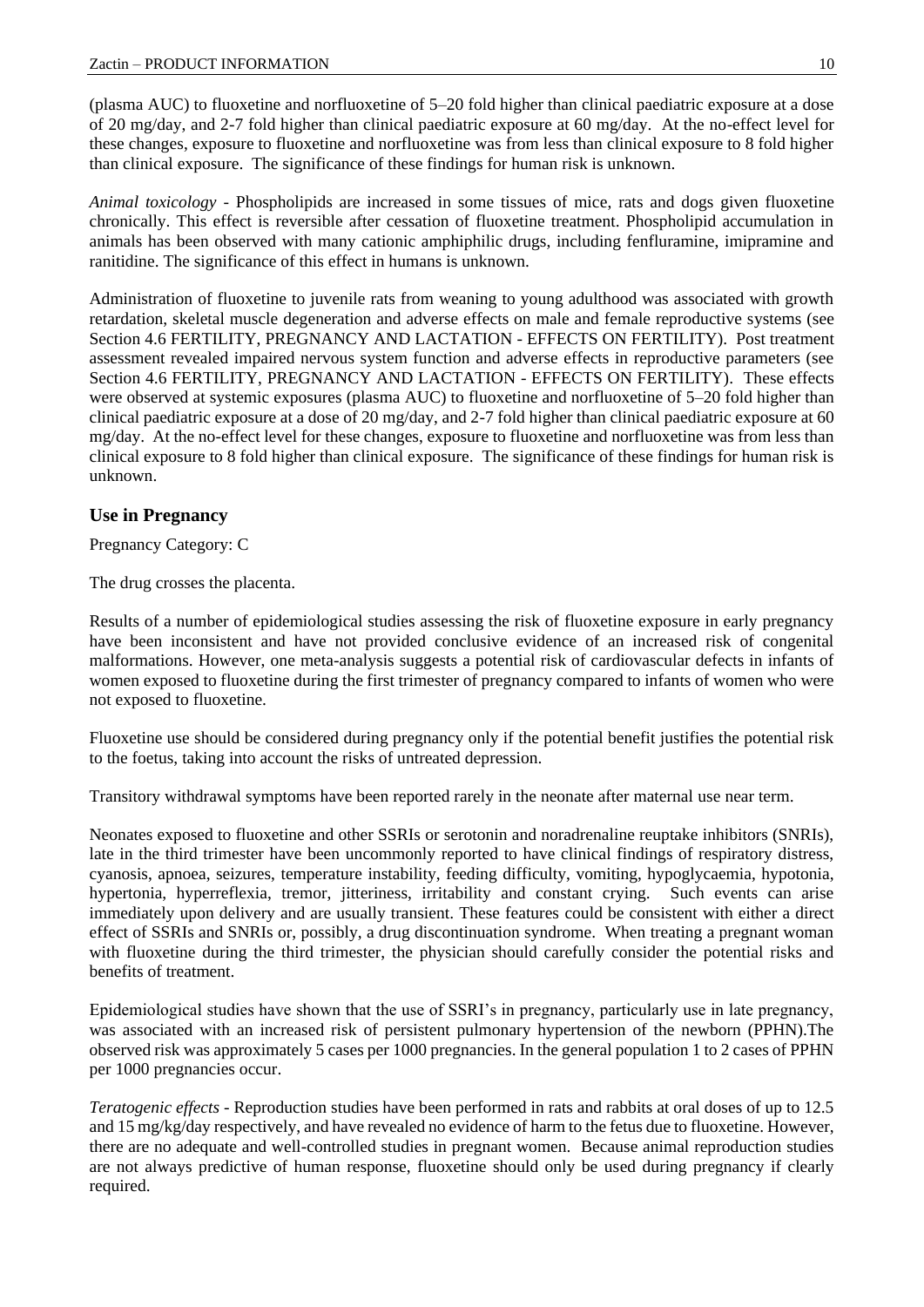*Labour and delivery* - Observational data indicate an increased risk (less than 2-fold) of postpartum haemorrhage following SSRI/SNRI exposure within the month prior to birth..

#### **Use in Lactation**

Fluoxetine and norfluoxetine are excreted in breast milk. Therefore, breastfeeding is not recommended during treatment with Zactin. The concentration of fluoxetine plus norfluoxetine was 70.4 nanogram/mL in one breast milk sample, while the mother's plasma concentration was 295.0 nanogram/mL. No adverse effects on the baby were reported. In another case, an infant breastfed by a mother on fluoxetine developed crying, sleep disturbance, vomiting and watery stools. The infant's plasma concentrations of fluoxetine and norfluoxetine on the second day of feeding were 340 nanogram/mL and 208 nanogram/mL, respectively.

### **4.7 EFFECTS ON ABILITY TO DRIVE AND USE MACHINES**

The effects of this medicine on a person's ability to drive and use machines were not assessed as part of its registration.

### **4.8 ADVERSE EFFECTS (UNDESIRABLE EFFECTS)**

Adverse reactions are dose-dependent and more common at higher doses than 20 mg per day.

#### **Associated with discontinuation of treatment**

Fifteen percent of approximately 4,000 patients who received fluoxetine hydrochloride in U.S. premarketing clinical trials discontinued treatment due to an adverse event. The more common events causing discontinuation included: psychiatric (5.3%), primarily nervousness, anxiety and insomnia; digestive (3.0%), primarily nausea; nervous system (1.6%), primarily dizziness; body as a whole (1.5%), primarily asthenia and headache; and skin (1.4%), primarily rash and pruritus.

In obsessive compulsive disorder studies, 12.1% of fluoxetine treated patients discontinued treatment early because of adverse events. Anxiety and rash at incidences of less than 2% were the most frequently reported events.

#### **Events observed during therapy with fluoxetine - clinical trials**

The following events listed by body system have been observed. Very common adverse events are defined as those occurring in 1 or more occasions in at least 1/10 patients; common adverse events are defined as those occurring in 1 or more occasions in at least 1/100 patients; uncommon adverse events are those occurring in 1/100 to 1/1000 patients; rare events are those occurring in less than 1/1000 patients; very rare events are those occurring in less than 1/10000 patients. It is important to emphasise that, although the events reported did occur during treatment with fluoxetine, they were not necessarily caused by it.

*Body as a whole* - Very common: fatigue (including asthenia); Common: allergic reaction, chills; Uncommon: feeling abnormal; Rare: photosensitivity reaction, serum sickness; Very rare: anaphylactoid reaction, serotonin syndrome (neuroleptic malignant syndrome-like effects), mild intensity headache.

*Cardiovascular system* - Common: palpitations, vasodilatation; Uncommon: hypotension; Very rare: orthostatic hypotension.

*Digestive system* - Very common: diarrhoea, nausea; Common: anorexia, dyspepsia, gastrointestinal disorder, mouth dryness, vomiting; Uncommon: dysphagia; Rare: oesophageal pain.

*Haemic and lymphatic systems* - Uncommon: ecchymosis.

*Metabolic and nutritional disorders* - Common: weight loss.

*Musculoskeletal system* - Common: twitching.

*Nervous system -* Very common: anxiety, dizziness, headache, insomnia, nervousness, somnolence, tremor; Common: abnormal dreams, libido decreased, sleep disorder, thinking abnormal; Uncommon: akathisia,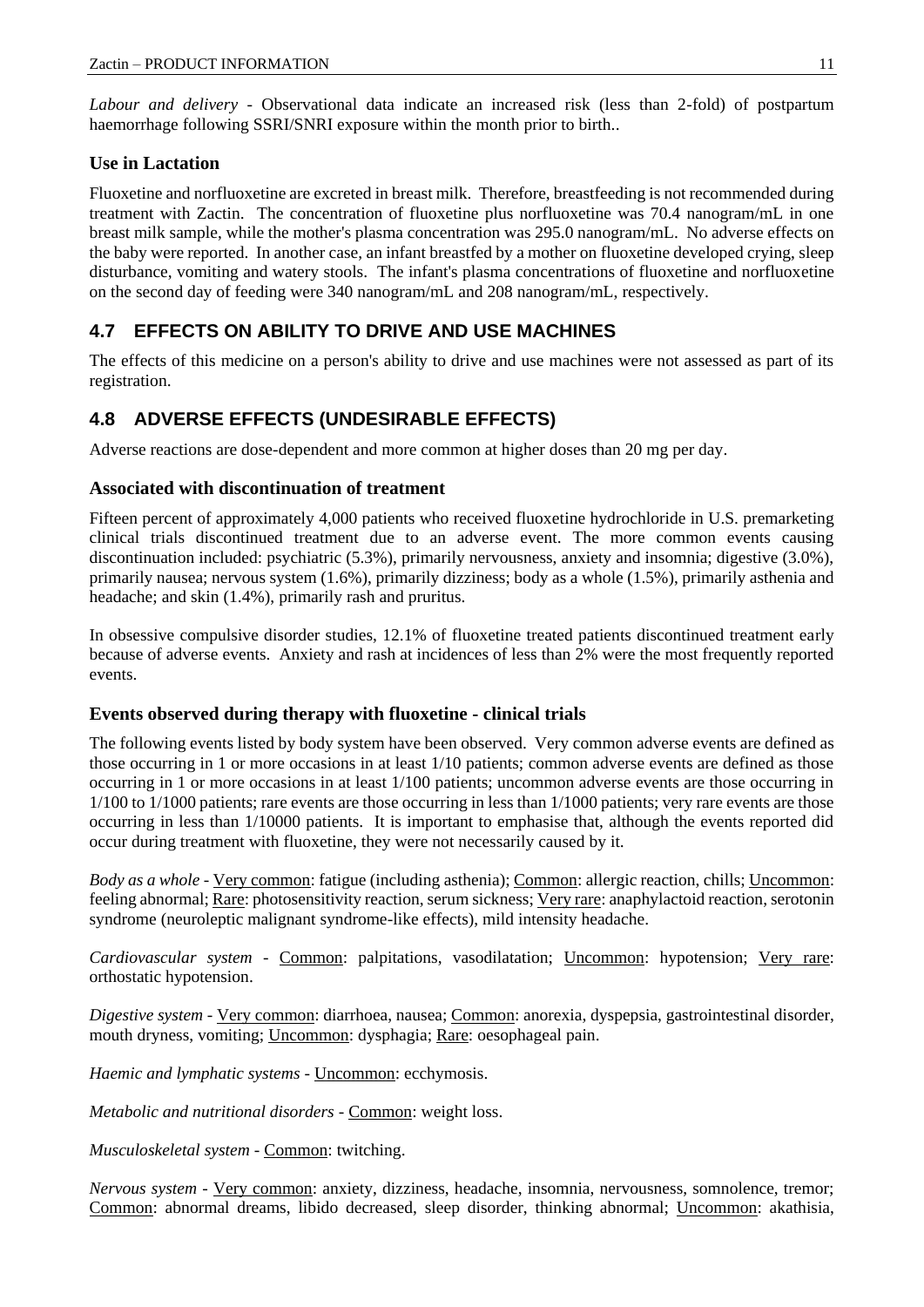ataxia, balance disorder, bruxism, buccoglossal syndrome, depersonalisation, dyskinesia, manic reaction, myoclonus, seizures.

*Respiratory system* - Common: yawn.

*Skin and appendages* - Common: pruritus, rash, sweating, urticaria; Uncommon: alopecia.

*Special senses* - Common: abnormal vision, taste perversion; Uncommon: mydriasis.

*Urogenital system* - Common: abnormal ejaculation, gynaecological bleeding, impotence, urinary frequency; Uncommon: anorgasmia, breast pain, sexual dysfunction (occasionally persisting after treatment discontinuation), urination impaired; Rare: priaprism.

*Investigations* – <u>Common</u>: electrocardiogram data: QT interval prolongation (QTcF ≥450 msec).

*Children and Adolescents* - Common: epistaxis.

*Weight loss and decreased height gain* - As with other SSRIs, decreased weight gain has been observed in association with the use of fluoxetine in children and adolescent patients. After 19 weeks of treatment in a clinical trial, paediatric subjects treated with fluoxetine gained an average of 1.1 cm less in height ( $p=0.004$ ) and 1.1 kg less in weight  $(p=0.008)$  than subjects treated with placebo. In addition, fluoxetine treatment was associated with a decrease in serum alkaline phosphatase levels in this study. In a retrospective matched control observational study with a mean of 1.8 years of exposure to fluoxetine, paediatric subjects treated with fluoxetine had no difference in growth (0.0 cm) adjusted for expected growth in height from their matched, untreated controls (95 % CI:  $-0.6$  to 0.6, p=0.9673). The subjects grew more than their controls in observedminus-expected BMI by 0.5kg/m2 (95% CI: 0.0 to 1.0, p=0.0328). The mean additional change associated with fluoxetine treatment would amount to an extra 1.2 kg in a 152 cm tall person weighing 45 kg. Limited evidence is available concerning the longer-term effects of fluoxetine on the development and maturation of children and adolescent patients. Height and weight should be monitored periodically in paediatric patients receiving fluoxetine (see Section 4.4 SPECIAL WARNINGS AND PRECAUTIONS FOR USE).

#### **Spontaneous events**

The following events have not been reported in clinical trials of fluoxetine, but have been reported in clinical practice and are possibly related to fluoxetine therapy. All these events are classified as very rare (occurring in less than 1/10000 patients).

*Body as a whole* - malignant hyperthermia, Stevens-Johnson syndrome, erythema multiforme.

*Cardiovascular -* angioedema.

*Digestive system -* Abnormal hepatic function, aggravation of hepatic damage, hepatic failure/necrosis, idiosyncratic hepatitis, gastrointestinal bleeding<sup>1</sup>.

*Endocrine system* - inappropriate secretion of antidiuretic hormone.

*Haemic and lymphatic systems* - eosinophilia, thrombocytopenic purpura.

*Nervous system* - oculogyric crisis, tardive dyskinesia, memory impairment, confusion.

*Skin and appendages* - epidermal necrolysis.

*Urogenital system* - enlarged clitoris.

<sup>&</sup>lt;sup>1</sup> Includes: oesophageal varices haemorrhage, gingival and mouth bleeding, haematemesis, haematochezia, haematomas [intra-abdominal, peritoneal], haemorrhage [anal, oesophageal, gastric, gastrointestinal (upper and lower), haemorrhoidal, peritoneal, rectal], haemorrhagic diarrhoea and enterocolitis, haemorrhagic diverticulitis, haemorrhagic gastritis, melaena, and ulcer haemorrhage [oesophageal, gastric, duodenal].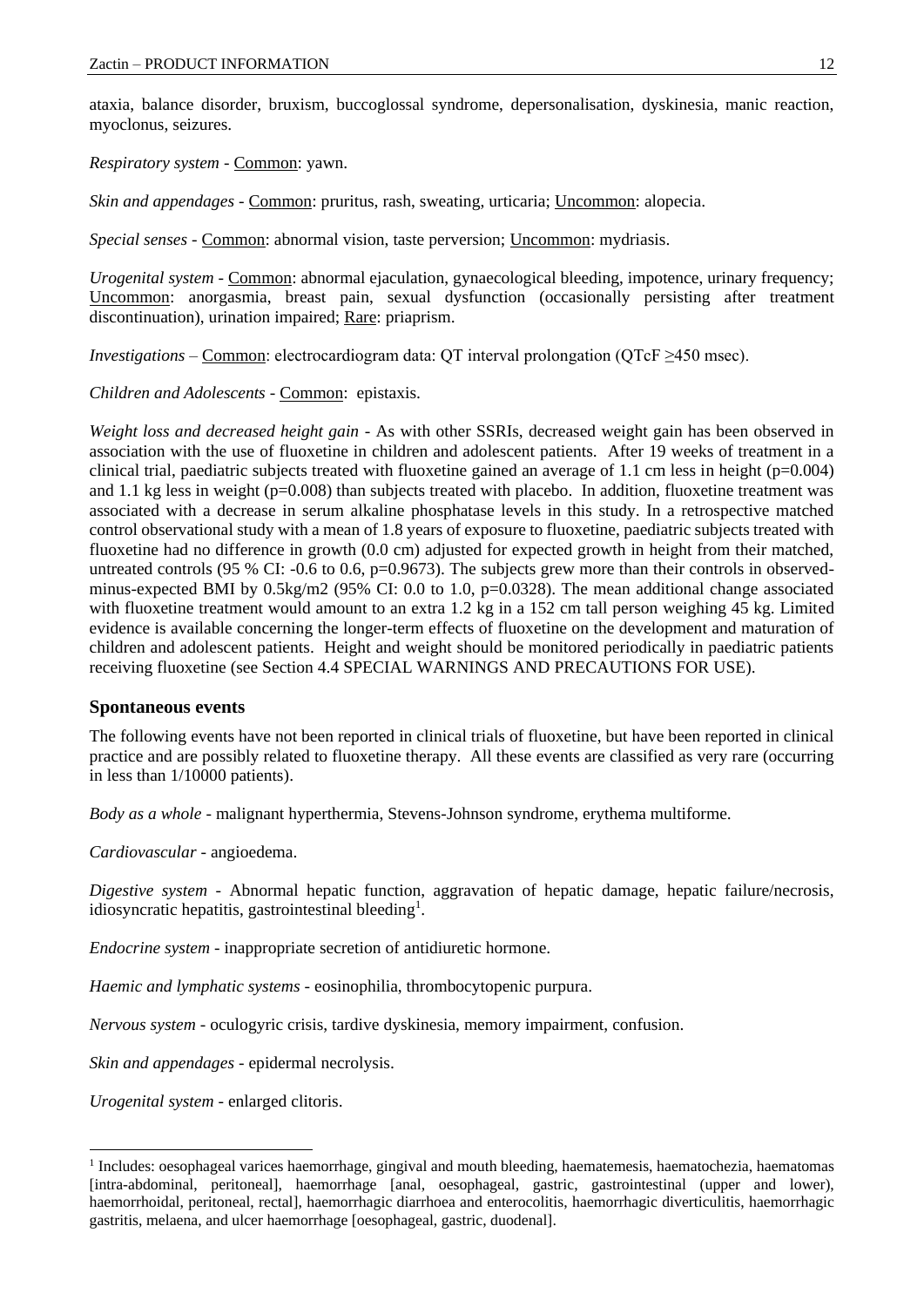*Reproduction system and breast disorders* – gynaecomastia, galactorrhoea, hyperprolactinaemia.

The following event have been reported for the therapeutic class of SSRIs/SNRIs (see Section 4.4 Special warnings and precautions for use and Section 4.6 Fertility, pregnancy and lactation):

Frequency "not known" - Postpartum haemorrhage

*Discontinuation symptoms -* Discontinuation symptoms have been reported when fluoxetine treatment is stopped. The most commonly reported symptoms include dizziness, sleep disorders, sensory disturbances/paraesthesia, anxiety, agitation, asthenia, confusion, headache, and irritability.

#### **Reporting Suspected Adverse Effects**

Reporting suspected adverse reactions after registration of the medicinal product is important. It allows continued monitoring of the benefit-risk balance of the medicinal product. Healthcare professionals are asked to report any suspected adverse reactions at [www.tga.gov.au/reporting-problems.](http://www.tga.gov.au/reporting-problems)

### **4.9 OVERDOSE**

#### **Symptoms**

Cases of overdose of fluoxetine alone usually have an uncomplicated course and resolve without residual effects. Symptoms of overdose have included nausea, vomiting, seizures, cardiovascular dysfunction ranging from asymptomatic arrhythmias (including nodal rhythm and ventricular arrhythmias) or ECG changes indicative of QTc prolongation to cardiac arrest (including very rare cases of Torsade de Pointes), pulmonary dysfunction and signs of altered CNS status ranging from excitation to coma. During a 13-year period, there were 34 fatal reports of overdose where fluoxetine was the only reported ingestant although many of the case reports were incomplete.

#### **Management of overdose**

Establish and maintain an airway; insure adequate oxygenation and ventilation. Activated charcoal, which may be used with sorbitol, should be considered in treating overdose. Activated charcoal may reduce absorption of the medicine if given within one or two hours after ingestion. In patients who are no fully conscious or have impaired gag reflex, consideration should be given to administering activated charcoal via a nasogastric tube, once the airway is protected.

Cardiac and vital signs monitoring is recommended, along with general symptomatic and supportive measures. Based on experience in animals, which may not be relevant to humans, fluoxetine-induced seizures which fail to remit spontaneously may respond to diazepam.

There are no specific antidotes for fluoxetine hydrochloride.

Due to the large volume of distribution of fluoxetine hydrochloride, forced diuresis, dialysis, haemoperfusion, and exchange transfusion are unlikely to be of benefit.

In managing overdosage, consider the possibility of multiple drug involvement. The physician should consider contacting the Poisons Information Centre on 131126 for advice on the treatment of any overdosage.

# **5 PHARMACOLOGICAL PROPERTIES**

### **5.1 PHARMACODYNAMIC PROPERTIES**

#### **Mechanism of Action**

The antidepressant and antiobsessional action of fluoxetine is presumed to be linked to its inhibition of CNS neuronal uptake of serotonin. Studies at clinically relevant doses in humans have demonstrated that fluoxetine blocks the uptake of serotonin, but not of noradrenaline, into human platelets. Animal studies also suggest that fluoxetine is a much more potent uptake inhibitor of serotonin than of noradrenaline.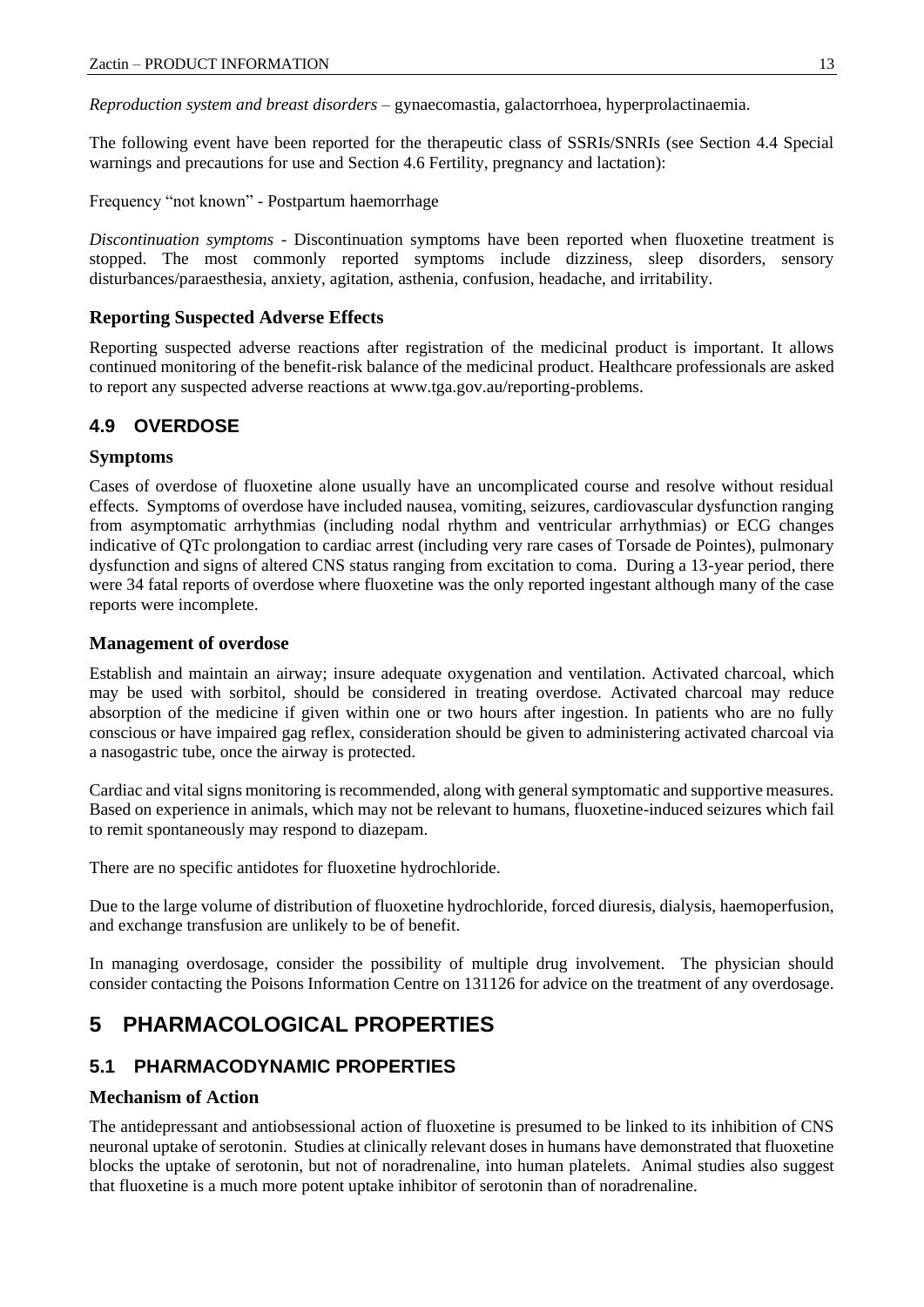Antagonism of muscarinic, histaminergic, and  $\alpha_1$ -adrenergic receptors has been hypothesised to be associated with various anticholinergic, sedative, and cardiovascular effects of classical tricyclic antidepressant drugs. *In vitro*, fluoxetine binds to these and other membrane receptors from brain tissue much less potently than do the tricyclic antidepressants.

#### **Clinical Trials**

- 1. *Anxiety associated with major depression.* A meta-analysis of randomised clinical trials provided acceptable evidence that (i) fluoxetine shows an efficacy at least equal to that of tricyclic antidepressants and statistically significantly superior to placebo in the treatment of patients who have anxiety symptoms associated with a depressive illness, and (ii) the effect of fluoxetine is similar in depressed patients regardless of the presence or absence of associated anxiety.
- 2. *Elderly.* Fluoxetine has been studied in four clinical trials in elderly depressed patients (> 60 years of age). The efficacy shown by fluoxetine in these elderly patients was similar to its effects in younger adults. Fluoxetine was well tolerated by elderly depressed patients.
- 3. *Maintenance of remission of depression.* In a multicentre randomised double-blind continuation of those who were in remission after 12 weeks of open-label fluoxetine 20 mg/day, after 50 weeks (total duration) of fluoxetine 20 mg/day, the fluoxetine-treated patients had a statistically significantly lower rate of re emergence of depressive symptoms than those on placebo. Although the numbers treated for 62 weeks were too few for efficacy evaluation, treatment with fluoxetine was safe and welltolerated for this time.

### **5.2 PHARMACOKINETIC PROPERTIES**

#### **Absorption**

In humans, following a single oral 40 mg dose of fluoxetine, peak plasma concentrations from 15 to 55 nanogram/mL are observed after 6 to 8 hours. Fluoxetine is 80 to 95% absorbed following oral administration. There is a linear dose proportionality for the absorption of fluoxetine over the therapeutic dose range.

The systemic bioavailability of fluoxetine does not appear to be affected by food, although the absorption of fluoxetine may be slightly delayed. Thus, fluoxetine may be taken with or without food.

#### **Distribution**

The volume of distribution for fluoxetine is estimated at 30 to 40 L/kg.

### **Protein Binding**

Over the concentration range from 200 to 1,000 nanogram/mL, approximately 94.5% of fluoxetine is bound *in vitro* to human serum proteins including albumin and α-1-glycoprotein. The interaction between fluoxetine and other highly protein bound drugs has not been fully evaluated, but may be important (see Section 4.4 SPECIAL WARNINGS AND PRECAUTIONS FOR USE).

#### **Metabolism**

Fluoxetine is extensively metabolised in the liver to norfluoxetine and a number of other unidentified metabolites. Norfluoxetine is the only identified active metabolite and is formed by demethylation of fluoxetine. In animal models, norfluoxetine's potency and selectivity as a serotonin uptake inhibiter are essentially equivalent to fluoxetine's.

Multiple cytochrome P450 isoenzymes, including CYP2D6, are responsible for the conversion of fluoxetine to norfluoxetine; thus other non-saturable oxidative pathways (i.e. non-2D6 pathways) contribute considerably to norfluoxetine formation (see Section 4.5 INTERACTIONS WITH OTHER MEDICINES AND OTHER FORMS OF INTERACTIONS).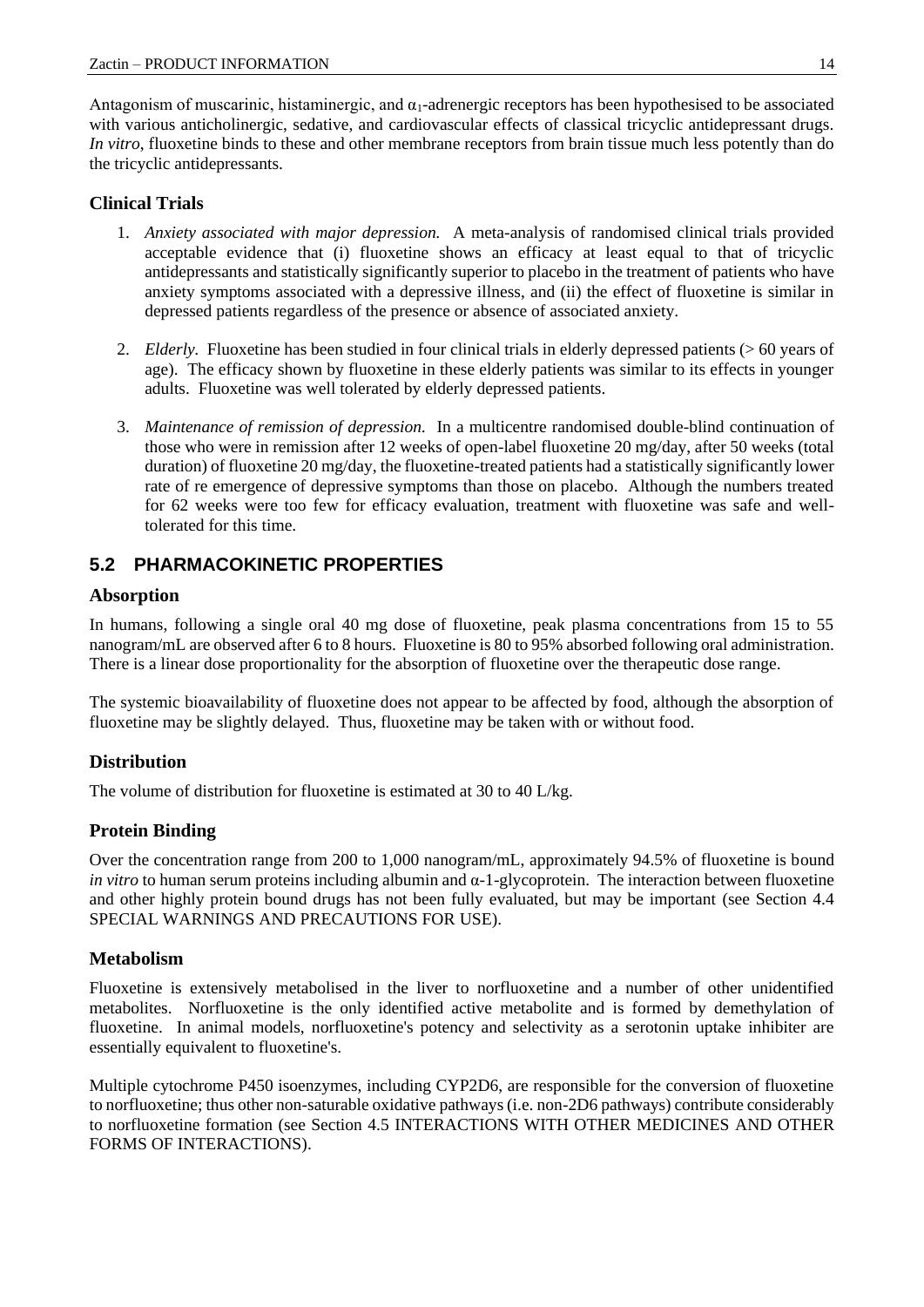#### **Excretion**

The primary route of elimination appears to be hepatic metabolism to inactive metabolites which are excreted by the kidney.

#### **Clinical issues related to metabolism/elimination**

The complexity of the metabolism of fluoxetine has several consequences that may potentially affect fluoxetine's clinical use.

#### **Accumulation and slow elimination**

The relatively low elimination of fluoxetine (elimination half-life of 1 to 3 days after acute administration and 4 to 6 days after chronic administration) And its active metabolite, norfluoxetine (elimination half-life of 4 to 16 days after acute and chronic administration), leads to significant accumulation of the active species in chronic use. After 30 days of dosing at 40 mg/day, plasma concentrations of fluoxetine in the range of 91 to 302 nanogram/mL and norfluoxetine in the range of 72 to 258 nanogram/mL have been observed. The plasma concentrations of fluoxetine were higher than those predicted by single dose studies, presumably because fluoxetine's metabolism is not proportional to dose. Norfluoxetine, however, appears to have linear pharmacokinetics. Its mean terminal half-life after a single dose was 8.6 days and after multiple dosing was 9.3 days.

Thus, even if patients are given a fixed dose, steady state plasma concentrations are only achieved after weeks of continuous dosing. Nevertheless, the increase in plasma concentrations does not appear to be limitless. Specifically, patients taking fluoxetine at doses of 40 to 80 mg/day over periods as long as 3 years exhibited, on average, plasma concentrations similar to those seen among patients treated for 4 or 5 weeks.

Clinical issues related to accumulation and slow elimination

- 1. The long elimination half-lives of fluoxetine and norfluoxetine, active drug substance will persist in the body for weeks even after treatment is ceased (primarily depending on individual patient characteristics, previous dosing regimen and length of previous therapy at discontinuation). This is of potential consequence when drug withdrawal is required or when drugs are prescribed that might interact with fluoxetine and norfluoxetine following the discontinuation of Zactin.
- 2. See Section 4.4 SPECIAL WARNINGS AND PRECAUTIONS FOR USE THE LONG ELIMINATION HALF-LIVES OF FLUOXETINE AND ITS METABOLITES.

### **5.3 PRECLINICAL SAFETY DATA**

#### **Genotoxicity**

Fluoxetine and norfluoxetine have been shown to have no genotoxic effects based on the following assays: bacterial mutation assay, DNA repair assay in cultured rat hepatocytes, and in vivo sister chromatid exchange assay in Chinese hamster bone marrow cells.

### **Carcinogenicity**

There is no evidence of carcinogenicity with fluoxetine hydrochloride from animal studies. The dietary administration of fluoxetine to rats for two years at dose levels of 8-11 mg/kg/day produced no evidence of carcinogenicity.

# **6 PHARMACEUTICAL PARTICULARS**

### **6.1 LIST OF EXCIPIENTS**

- Lactose monohydrate
- maize starch
- colloidal anhydrous silica
- purified talc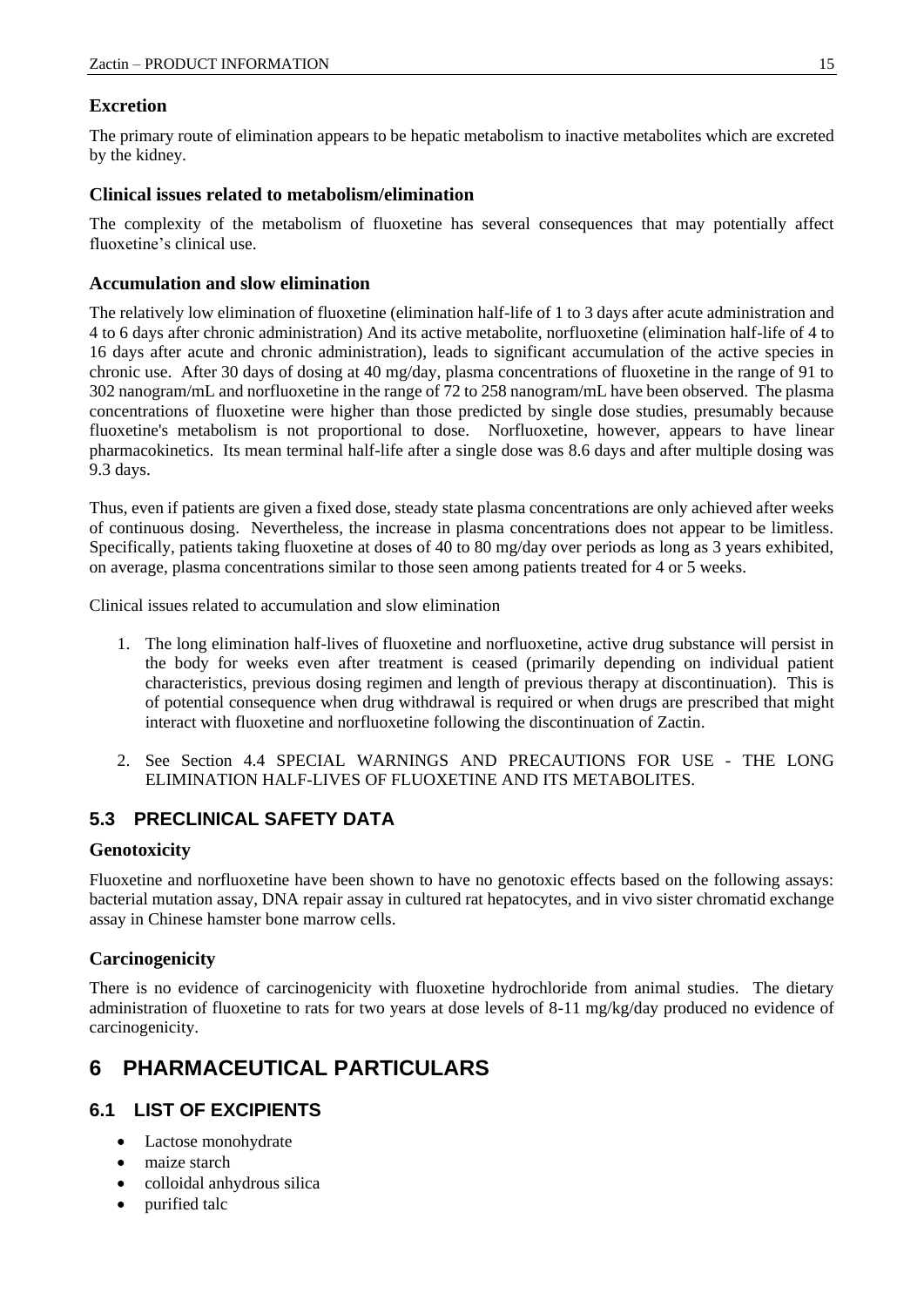- magnesium stearate
- brilliant blue FCF (CI 42090)
- quinoline yellow (CI 47005)
- indigo carmine (CI 73015)
- erythrosine (CI 45430)
- titanium dioxide
- sodium lauryl sulfate
- gelatin
- shellac
- propylene glycol
- ammonium hydroxide
- potassium hydroxide
- iron oxide black (CI 77499).

### **6.2 INCOMPATIBILITIES**

Incompatibilities were either not assessed or not identified as part of the registration of this medicine.

### **6.3 SHELF LIFE**

In Australia, information on the shelf life can be found on the public summary of the Australian Register of Therapeutic Goods (ARTG). The expiry date can be found on the packaging.

### **6.4 SPECIAL PRECAUTIONS FOR STORAGE**

Store below  $30^{\circ}$ C.

This medicinal product does not require any special storage conditions.

### **6.5 NATURE AND CONTENTS OF CONTAINER**

Container type: HDPE bottle\* and PVC/PVDC/Al blister packs

Pack sizes: 28's

\* Not marketed in Australia.

### **6.6 SPECIAL PRECAUTIONS FOR DISPOSAL**

In Australia, any unused medicine or waste material should be disposed of by taking it to your local pharmacy.

### **6.7 PHYSICOCHEMICAL PROPERTIES**

#### **Chemical Structure**



Chemical name:  $(\pm)$ -N-methyl-3-phenyl-3-[( $\alpha, \alpha, \alpha$ -trifluoro-p-tolyl)-oxy]-propylamine hydrochloride

Molecular formula:  $C_{17}H_{18}F_3NO.HCl$ 

Molecular weight: 345.79

Fluoxetine hydrochloride is a white to off-white crystalline solid with a solubility of 14 mg/mL in water.